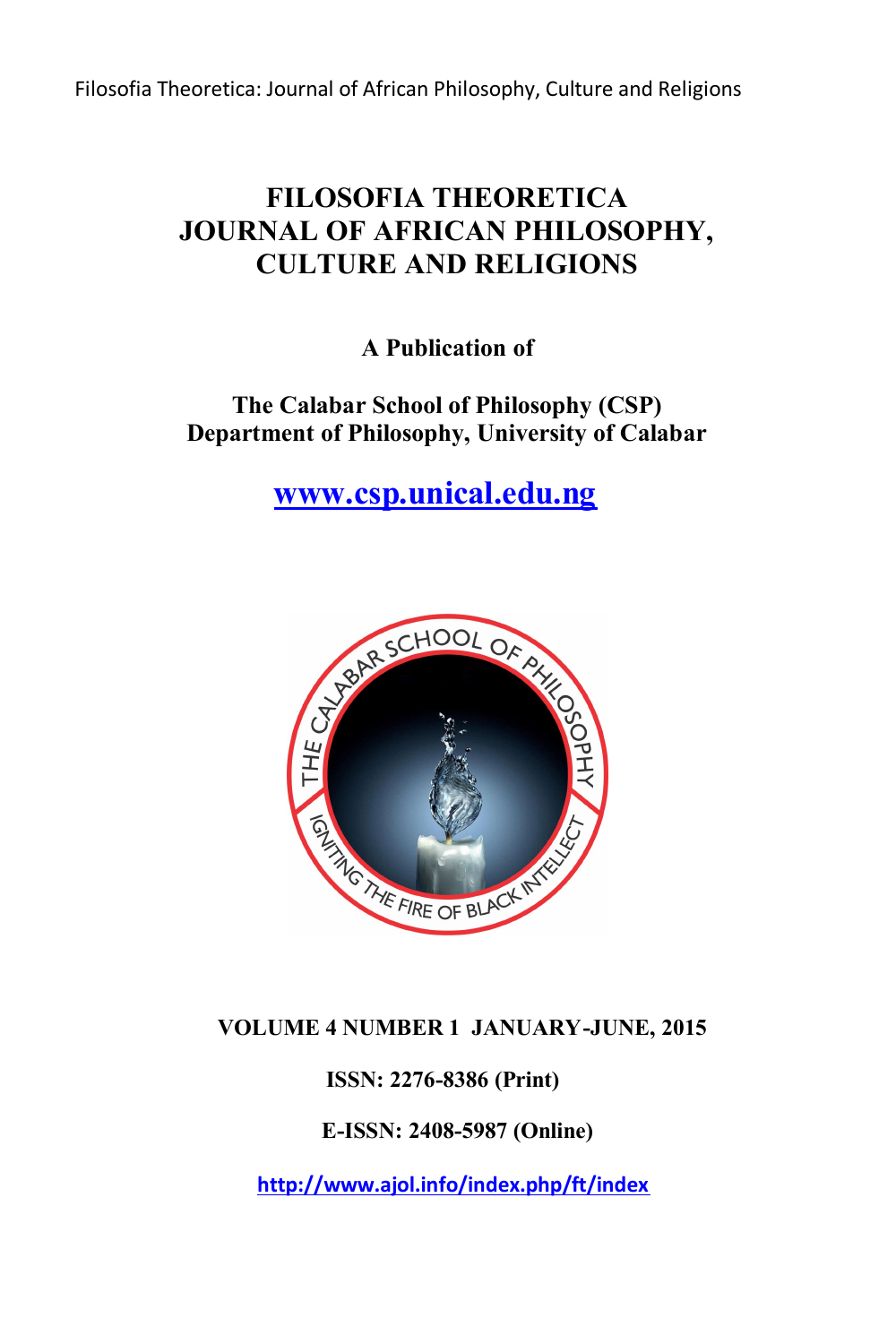Dr. Jonathan O. Chimakonam Editor-in- Chief Dr. Mesembe I. Edet Assoc. Editor Dr. Mulumba Obiajulu Managing Editor Sunny Nzie Agu Secretary Dr. Oduora O. Asuo Member Lucky U. Ogbonnaya Editorial Assistant Victor Nweke Editorial Assistant Aniyom Grace Computer/Typeset Segun Samuel Graphics/Design

# **Editorial Consultants**

Editorial Board<br>
Dr. Jonathan O. C<br>
Dr. Mesembe I. E<br>
Dr. Mulumba Ob<br>
Sunny Nzie Agu<br>
Dr. Oduora O. As<br>
Lucky U. Ogbonn<br>
Victor Nweke<br>
Aniyom Grace<br>
Segun Samuel<br>
Editorial Consul<br>
Professor Innocer<br>
Professor Madrew<br>
Prof Professor Innocent Asouzu University of Calabar Professor Andrew Uduigwomen University of Calabar Professor Udobata Onunwa<br>
University of Birmingham UK Professor Godfrey Ozumba<br>
University of Calabar Professor Oladele Balogun Olabisi Onabanjo University Professor Udo Etuk University of Uyo Professor Olatunji Oyeshile University of Ibadan Professor Dorothy Olu-Jacob University of Calabar Prof. Uduma O. Uduma Ebonyi State University Professor Fainos Mangena University of Zimbabwe

Professor Apollos Nwauwa Bowling Green State University

**Filosofia Theoretica: Journal of African Philosophy, Culture and Religions is a publication of the Calabar School of Philosophy. It publishes twice each year, January-June and July-December. Manuscripts are to be submitted electronically to** filosofiatheoretica@unical.edu.ng

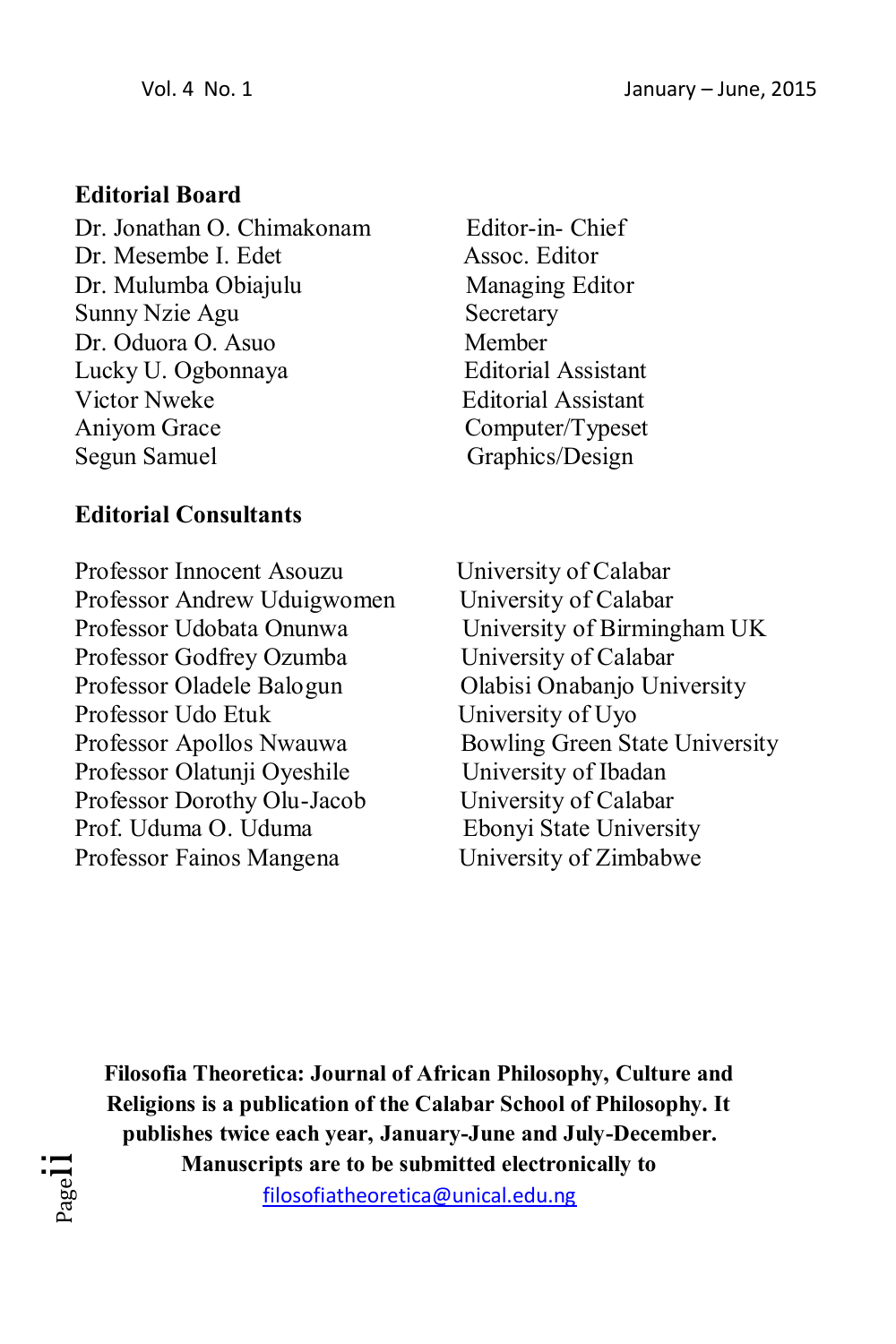General Information: Filosofia Theoretica Journal of African Philosophy, Culture and Religions is dedicated to the promotion of conversational orientation and publication of astute academic research in African Philosophy, Culture, History, Art, Literature, Science, Education and Religions, etc. The articles submit ted to Filosofia Theoretica must be presented in defensive style i.e. defending or promoting some theses and review of books are also covered within the standard range of this journal. The journal has a vision to put Africa and African intellectuals on the global map. However, this does not imply that non -Africans cannot submit articles for consideration insofar as the title fall within the focus of the journal.

Note to Contributors:<br>
General Information: F<br>
and Religions is dedic<br>
publication of astute a<br>
Art, Literature, Science<br>
Filosofia Theoretica r<br>
promoting some theses<br>
range of this journal.<br>
intellectuals on the glo<br>
can **Submission Requirements:** All manuscripts must be original (hence, not under consideration anywhere) and submitted to the editor in MS word format via email: filosofiatheoretica@unical.edu.ng. The entire work can range from 2000 to 6000 words maximum excluding citations with a concise title and a 150 word abstract. Authors are not to place page numbers or paper title (on each page) on the manuscript; we no longer accept endnotes and footnotes. Articles (or parts of articles) in languages other than English will no longer be considered. All submissions must list the author's current affiliation and contact points (location, e-mail address, etc.). In regards to style the Calabar School of Philosophy Documentation Style which is downloadable from the journal's site is the only acceptable reference style. Camera ready manuscripts will receive first preference in the publishing cycle. Any manuscript not well proof read will not be considered for review. All manuscripts are peer-reviewed and those considered acceptable by the editors will be published after recommended corrections free of any charges as quality and originality are the ONLY conditions for publishing essays in this journal.

#### **Aim**:

FILOSOFIA THEORETICA was founded by Jonathan O. Chimakonam in May 2010 and the aim is to make it a world class academic journal with a global brand that would thrive on standard, quality and originality, promoting and sustaining conversational orientation in African Philosophy. It is published twice a year with maximum of ten (10) articles including book review on each v olume in both print and online editions with separate ISSN. The Online version is published by Ajol, South Africa.

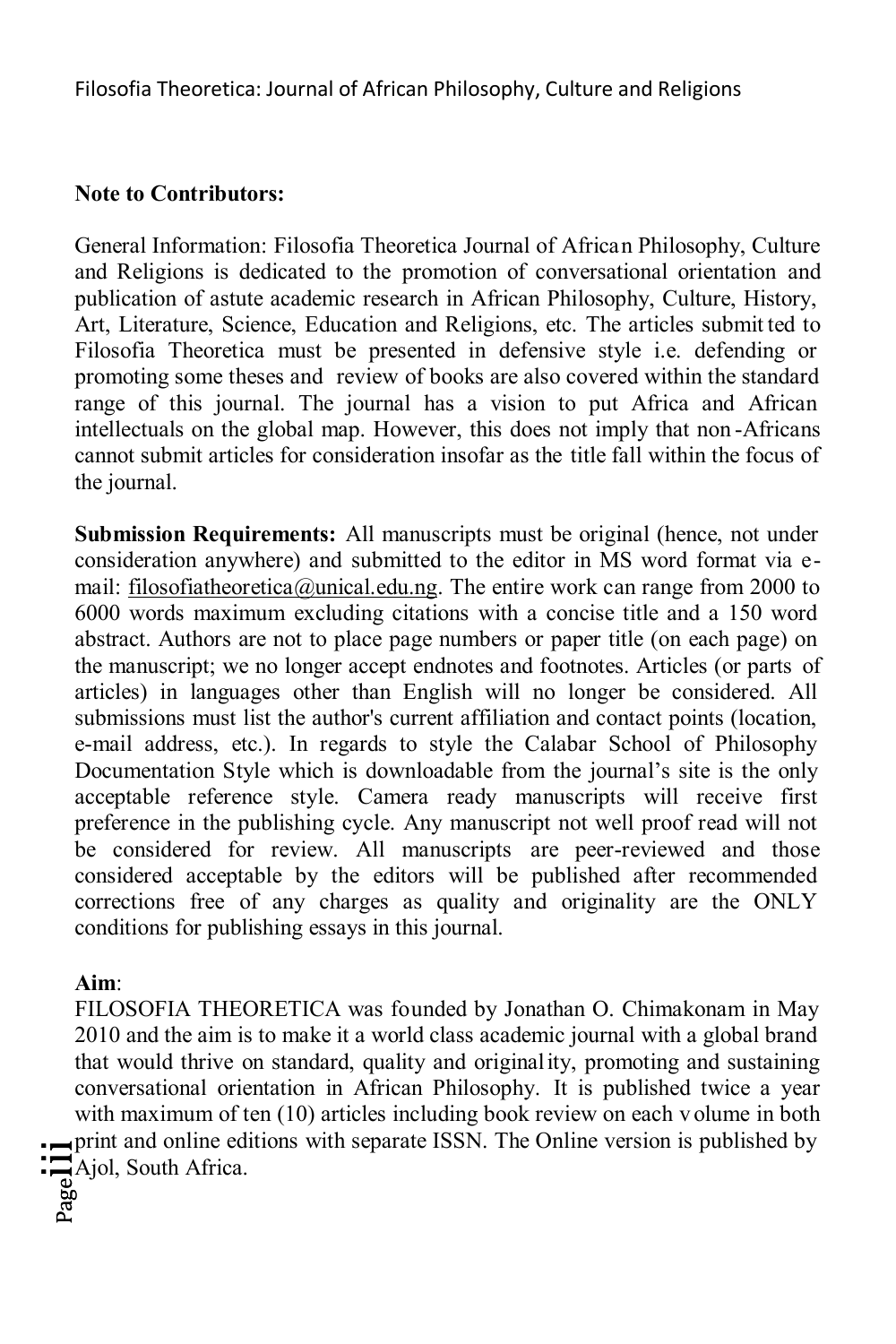## **Review Process:**

Generally, Editors should be able to reach a decision including recommending corrections if any or acceptance of any paper within three months of receipt which is communicated to the author subsequently. Authors are therefore advised to avoid needless correspondences. Also, Editors are not committed to the views expressed in articles. Contributors may receive one copy of the journal free of charge but additional copies may be obtained at the normal price. Copyright to articles published in the journal shall remain vested with the journal. All correspondences including subscription, copyright and sponsorship to the Editor via: filosofiatheoretica@gmail.com or csp.info@unical.edu.ng Visit us at:

www.csp.unical.edu.ng, www.africanphilcongress.com, or at: http://www.ajol.info/index.php/ft/index http://www.worldcat.org/oclc/813461588

## **Indexing Information:**

Filosofia Theoretica is abstracted/indexed in AJOL, Google Scholar, OCLC Worldcat, Archive.org, Scribd, SABINET, Academia.edu, AfricaBib, Stanford.edu, EBSCO Database, Black Studies Center Index, JournalTOCs, etc.

# **Contact:**

C/O, Editor Filosofia Theoretica: Journal of African Philosophy, Culture and Religions, The Calabar School of Philosophy, Department of Philosophy, University of Calabar, Calabar. PO BOX 3684, Cross River State, Nigeria. Telephone: +234-7035254923 E-mail:  $csp.info@$ unical.edu.ng

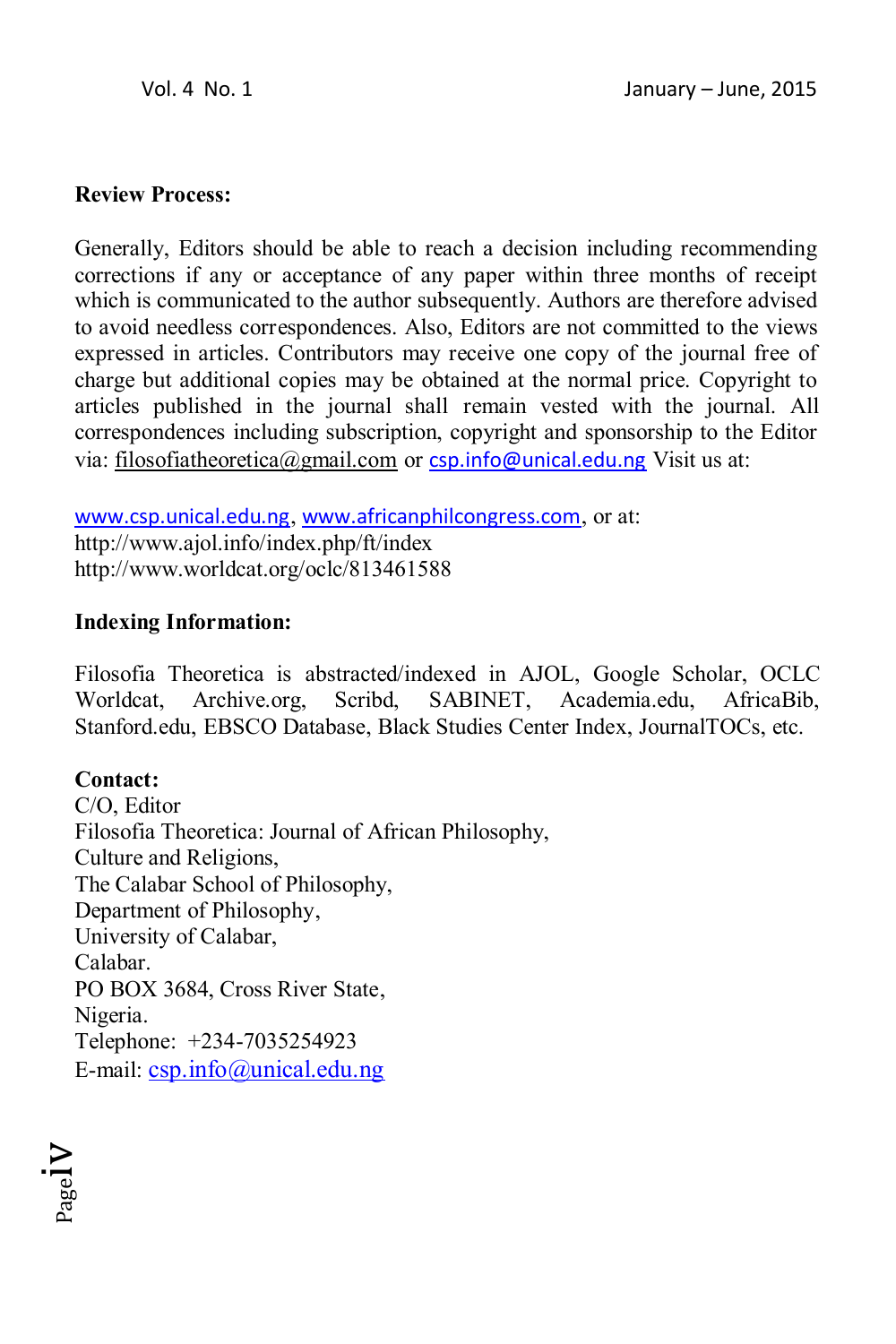## *Editorial*

One of the most intrusive mistakes of classical philosophy is the supposition that philosophy of any color and taste that is worth the honor of philosophy must be done through the eye and vantage point of Western philosophy. This systemic ideafunneling has to a very large extent silenced the African voice and where there is a little succor, it has led to transliteration, copycatism and p hilosophy of commentary. Members of the Universalist school in particular are guilty of spreading this Western agenda for some decades now. They police other African philosophers and cajole them to the path they must follow without as little as producing a specimen of what they recommend. We nonetheless acknowledge their contributions to the debate but insist at the same time that the moment has arrived when we must summon courage to say that "A" has not been good enough hence, "B". We, therefore, present Volume 4 Number 1 of Filosofia Theoretica, a journal dedicated to the promotion of conversational orientation in African philosophy. Conversational philosophizing breaks away from the perverse orientation introduced by the Universalist school in African philosophy. Papers published in the journal have phenomenological basis and thrive on productive conversations among actors. We believe that conversational philosophy represents one of the modes through which the episteme of African philosophy could grow.

To this end, Prof. Fainos Mangena writing from University of Zimbabwe, outlines and discusses the idea of deep ecology as defended by Arne Næss (1973) as well as Bill Devall and George Sessions (1985). He looks at how deep ecology has responded to the dominant view in ecological ethics, especially its attendant theory – anthropocentrism or homo-centrism or simply the reason-based account – which he outlines and explains in the first section of his paper. At the end, he looks at the feasibility (or lack thereof) of applying deep ecology in Sub-Saharan African ecological contexts focusing particularly on the Shona ecological matrix of Zimbabwe. He answers the question: How applicable is the idea of deep ecology in the African context? Having reviewed Zimbabwean literature, he comes to the conclusion that the Shona environment has a different form of deep ecology that is not only anchored on spirituality but that it also interprets cosmology and ecology from a communitarian viewpoint. This conversational essay is rich on a number of interesting fronts to wit; ecology, African philosophy and Zimbabwean thought, by far a veritable research resource in African environmental thought.

 $\mathbb{Z}$  colonialism answers directly to the socio-political and economic condition of most Postcolonialism as a theory runs counter to the neo-colonial situation of Africa since<br>the attainment of flag independence by different African pations. Hence, neo-Dr. Idom Inyabri of the Department of English and Literary Studies, University of Calabar holds a critical conversation with Joseph Ushie. He responds to Joseph Ushie's argument for Neo-colonialism rather than Postcolonialism as the most appropriate theory for the criticism of what the latter calls Current African Literature. He posits that Ushie's proposition is based on the premise that the attainment of flag independence by different African nations. Hence, neo - African countries and should be utilised in the appreciation of most literatures from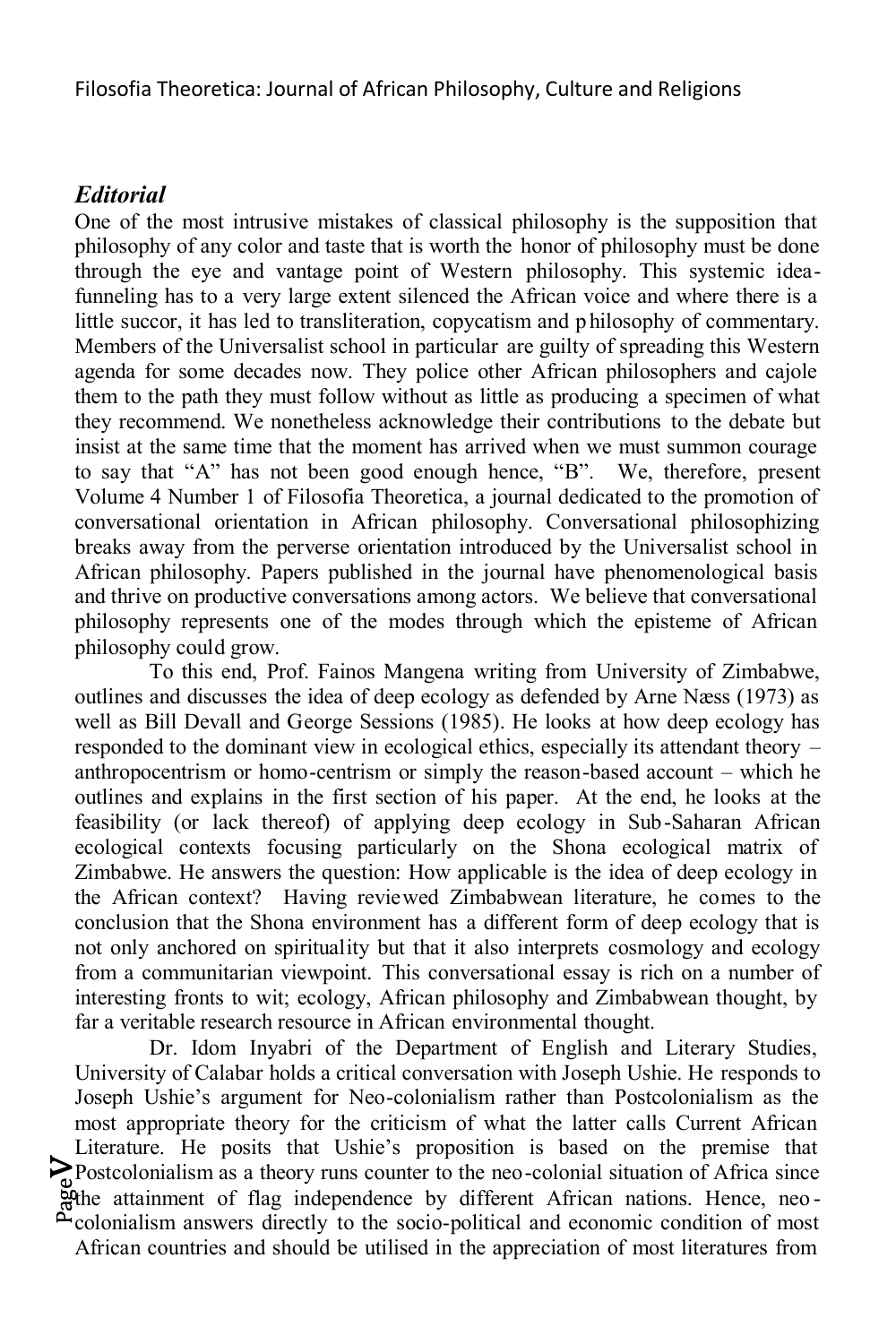Ushie's argument, then he identifies obvious contradictions in Ushie's logic and critically presents the merit of Postcolonialism as a cultural theory fit enough for the critical engagement of Current African Literature. Those interested in African literature would find this piece intrusive and academically exciting.

Writing from the University of Calabar, Dr. Jonathan Chimakonam converses with a number of actors and Uduma O. Uduma in particular who have in the last three to four decades dwelt on the criteria question in African philosophy. He observed that old campaigners like Paulin Hountondji, Odera Oruka, Peter Bodunrin, Kwasi Wiredu, Sophie Oluwole, Innocent Onyewuenyi, etc., have all dwelt on the question with some going more in-depth than others. His aim in the work was to attempt to settle what he calls the metaphilosophical vicious circle of the criteria question once and for all by recommending the logic criterion. On the basis of this, he attempted to orchestrate a shift from the vicious circle of metaphilosophical engagements to a more fruitful conversational engagement in contemporary African philosophy. Those who follow Chimakonam in his efforts to develop conversational thinking know exactly what to expect in this excitingly original piece.

And from Obafemi Awolowo University Ile-Ife, David Oyedola Converses with African philosophers on the subject of African philosophy and the search for an African philosopher. A deeply engaging piece, this essay appropriates the tools of critical conversationalism in investigating the yardstick for doing African philosophy and the qualification for being an African philosopher. Anyone wishing to have a clearer view of the project of African philosophy in this contemporary time should read this essay.

 $\mathbb{Z}$  interpretation – the brain gives us the illusion of a self distinct from itself and it is the continent. In this meta-criticism The Layakin proceeds by making bare the crux of criticisly presents the metric of bostomolations as a cultural theory fir enough for the critical engagement of Current African Literatu In the conversations section, we feature three conversational essays. The first comes from Aribiah David Attoe who engages J. O. Chimakonam on his work entitled "Mental Surgery: Another Look at the Identity Problem". In this piece, Attoe disagrees with Chimakonam on his physicalist/sociological location of identity. For him, Chimakonam's thesis fails to recognize that the sociological influence on the concept of personal identity is based both on a false premise and on an invalid argument, it fails to recognize the role of the "self" in the concept of personal identity and finally, it fails to recognize the fact that the concept of personal identity is nothing more than a necessary illusion. He submits that our idea of the "self" or personal identity is nothing more than illusion which we cannot help but have. Like the mirage of water on the road which we cannot help but have because of the sun's intensity, the illusion of personal identity is due to our brains interpretation of its ability to understand reality. In understanding consciousness (the foundation of our understanding of the self) we discover that consciousness is nothing more than the ability to perceive, understand and give meaning to that which is perceived as well as our emotional states, etc., (CHURCHLAND 2002,  $\frac{8}{20}$ 133). In a bid to give meaning to this process of consciousness – a sort of meta to this illusory self that most individuals feel their personal identity resides.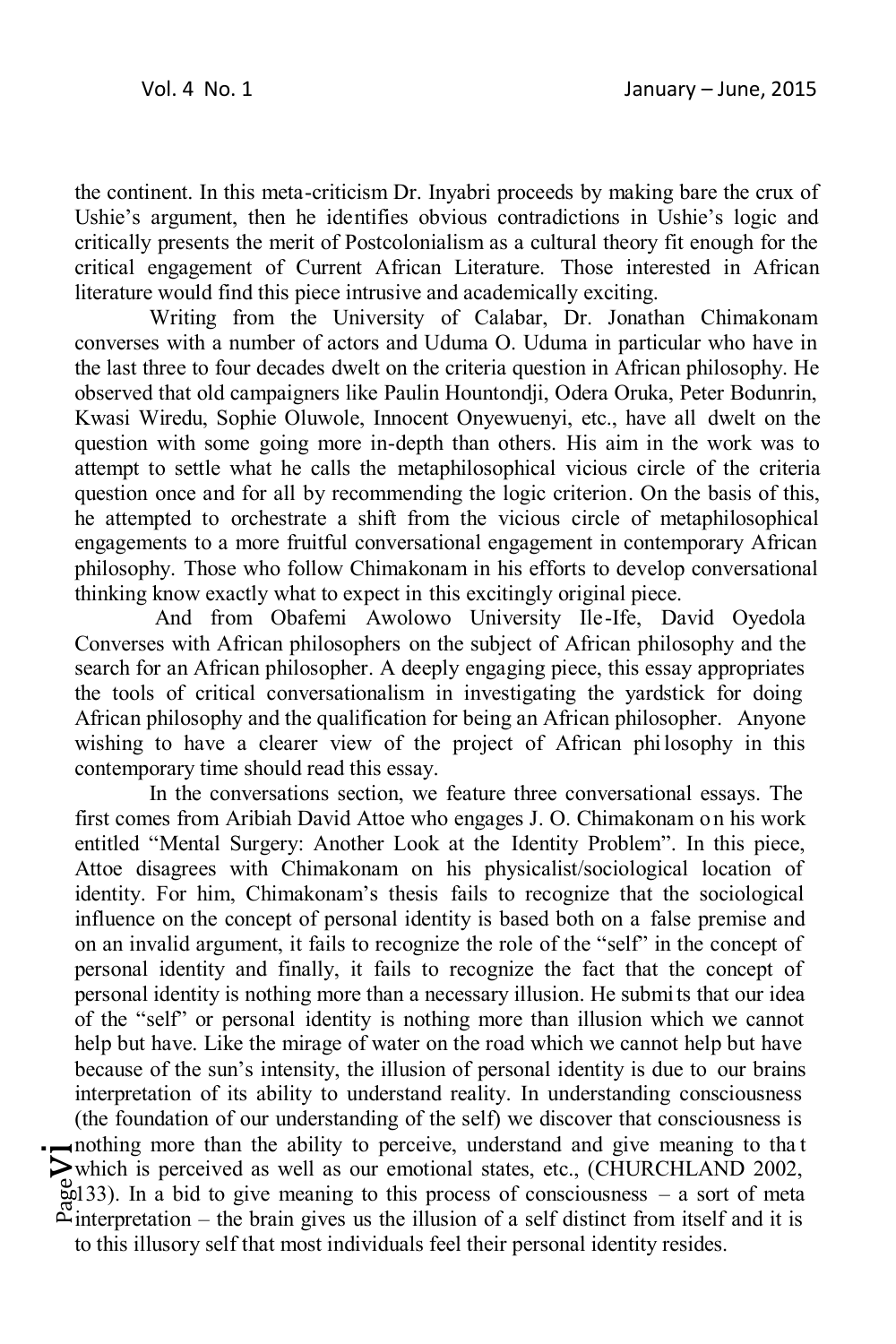Also Victor Nweke engages with Augustine Atabor on the latter's paper entitled "The Question of Objectivity, its Implications for the Social Sciences in the Era of Postmodernism: Africa in Perspective". Nweke argues that Atabor's position that postmodernism attempts to deny the possibility of objective truth in the social sciences might not be correct. Nweke submits that: first, postmodernism is the *vindicator* not the *vituperator* of the social sciences. Second, the claim of Atabor that "the attack of postmodernism on positivism is an attack aimed at the possible claims of the objectivity by the social sciences" (2014, 55) is inaccurate. Third, while "Modernism encourages the universalization of Western values" (2014, 58) postmodernism encourages the relativization of all values, extols cross-cultural borrowing and challenges intellectuals in all cultures, including Africa, to seek and devise solutions to the diverse problems affecting human beings in the contemporary world using any fruitful method. Fourth, postmodernism sees objectivity in the social sciences and indeed in all the sciences as a matter of "compatibility" or "solidarity" with the "consensus" reached by the works of leading authorities in a given intellectual community at a given point in time. Last, globalization today is more or less the universalization of Western values because it is riding on the wheels of modernism, and an ideal global ideology will only be possible if it emerge as a product of consensus reached by the views of leading authorities in all regional intellectual and social communities that make up the globe.

On his part, Segun Samuel holds a critical conversation with Chimakonam on his essay on Interrogatory Theory. Interrogatory Theory (IT) according to Chimakonam is a social philosophy that seeks a revitalization of institutions in modern Africa. Its purpose is a "reflective assessment or interrogation of social structures (tradition and modernity) in order to deconstruct, construct/reconstruct or synthesize where necessary. Samuel criticizes Chimakonam's interrogation of the institutions of Education, Religion and Democracy in which he concludes that religion was a problem for Africa's development; and that some aspects of human freedom must necessarily be repressed for Africa to make progress. For Samuel, it is rather capitalism that plays a pivotal role in remanding African in poverty. In his submission, Samuel insists that all three institutions studied by interrogatory theory have a basal and common characteristic which has led to their defect in postcolonial Africa. This is the unbridled human selfishness that has been endorsed by the wave of capitalism; these have undoubtedly exploited all institutions in postcolonial Africa. Indeed, those who have longed to see the growth of African philosophy would definitely enjoy reading this section on conversations.

P a expose and examine the value of the tool of conversationalism as employed in the  $\mathop{\rm seV}\limits_{\mathbb R}$ Finally, Irem Moses Ogah produces a fine review of the book **[**Arguments and Clarifications: A Philosophical Encounter between J. O. Chimakonam and M. I.  $\Xi$ Edet on the Ibuanyidandaness of Complementary Ontology], 2014.  $3^{RD}$  Logic Option: Calabar. Paperback. Pp147, written by Mesembe I. Edet and Jonathan O. Chimakonam. He presents the arguments of the three parts of the work taking care to work. He identifies some weaknesses and highlights the gains of the new system.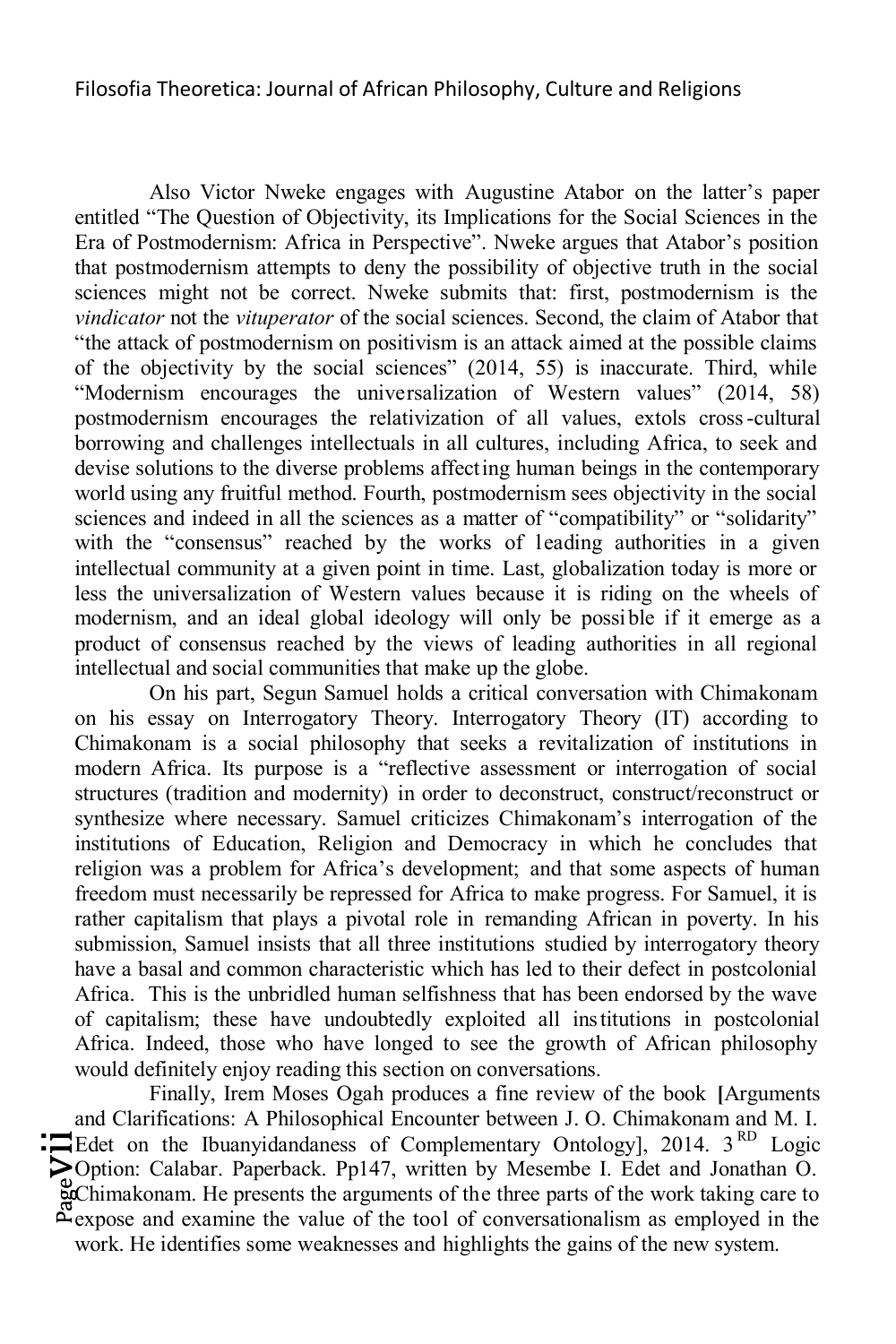On the whole, the Volume 4 Number 1 offers interesting articles for the reading pleasure of all. We are once again proud to bring to our readers this exciting issue. We announce that Filosofia Theoretica has now been added to the index databases of EBSCO and SABINET. We announce also that from this issue, ev ery article published on Filosofia Theoretica receives a Digital Object Identifier (DOIs) assigned by AJOL, South Africa who simultaneously publishes the Online edition of the Filosofia Theoretica.

An anonymous African thinker once said that an old woman never grows too old for the dance steps she is adept in. We savor our growing experienc e in publications in African thought. But above all, we praise our contributors who are the real heroes ceaselessly penning down essays that promote and sustain conversational African philosophy. *Hakuna Matata!*

#### **Editor -in- Chief**

#### **CORRIGENDUM**

In Volume 3 Number 2, we referred to Augustine Atabor of the University of Nigeria Nsukka as Dr. Augustine Atabor. Augustine Atabor is yet to obtain a PhD. The management and Editorial Board of Filosofia Theoretica regret this mistake.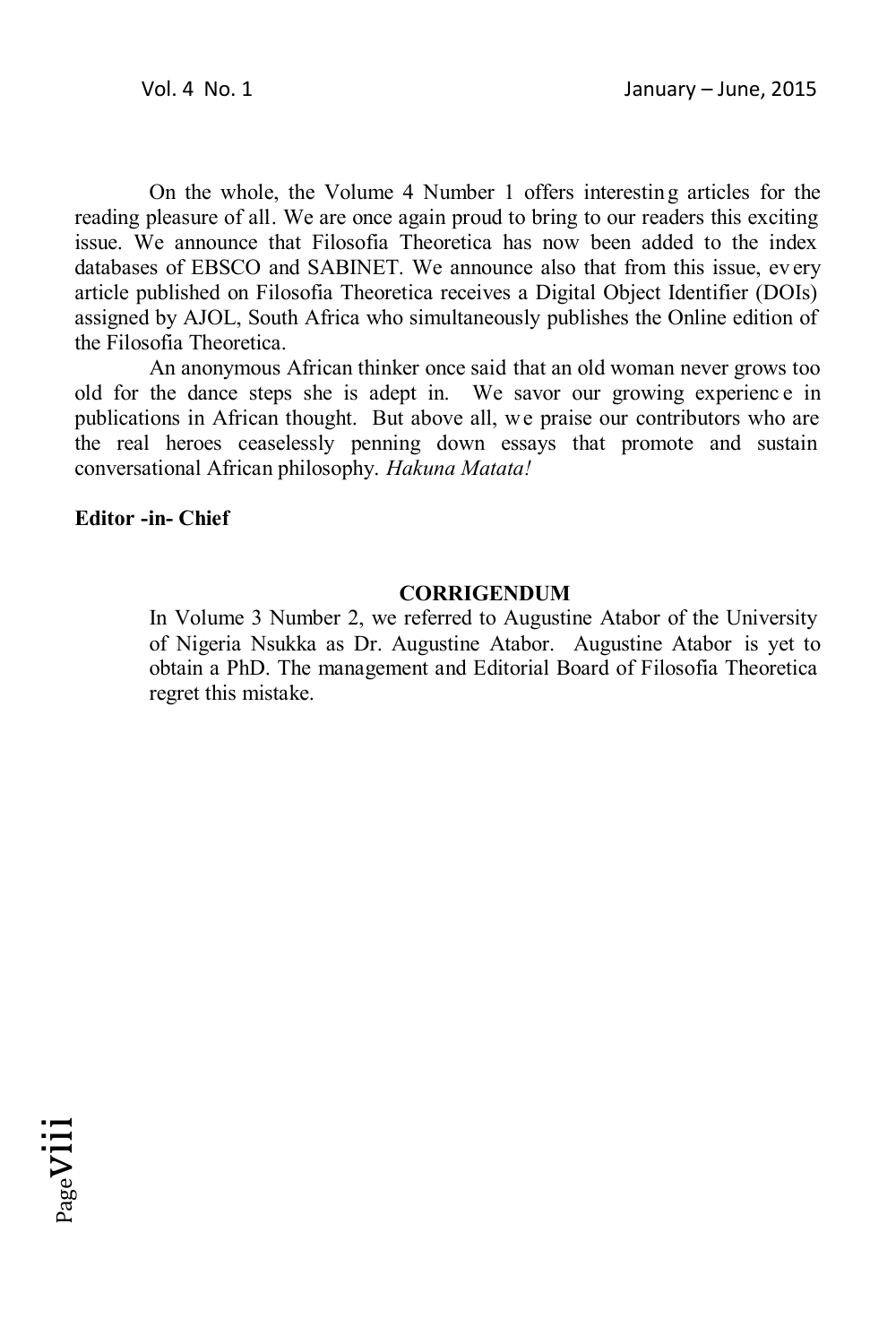## **CONTENTS Editorial v-viii**

|         | 1. How Applicable is the Idea of Deep Ecology in the African Context?<br><b>Fainos MANGENA PhD</b> | $1 - 16$  |  |
|---------|----------------------------------------------------------------------------------------------------|-----------|--|
|         |                                                                                                    |           |  |
|         | DOI: http://dx.doi.org/10.4314/ft.v4i1.1                                                           |           |  |
| 2.      | Neo-Colonialism, Postcolonialism and the Bane of Neoessentialist                                   |           |  |
|         | <b>Theorising in Current African Literature</b>                                                    |           |  |
|         | Idom T. INYABRI PhD                                                                                | 17-32     |  |
|         | DOI: http://dx.doi.org/10.4314/ft.v4i1.2                                                           |           |  |
|         |                                                                                                    |           |  |
| 3.      | Addressing Uduma's Africanness of a Philosophy Question and Shifting                               |           |  |
|         | the Paradigm from Metaphilosophy to Conversational Philosophy                                      |           |  |
|         | Jonathan O. CHIMAKONAM PhD                                                                         | $33 - 50$ |  |
|         | DOI: http://dx.doi.org/10.4314/ft.v4i1.3                                                           |           |  |
|         |                                                                                                    |           |  |
| 4.      | African Philosophy and the Search for an African Philosopher: The                                  |           |  |
|         | <b>Demise of a Conflictual Discourse</b>                                                           |           |  |
|         | David A. OYEDOLA                                                                                   | 51-74     |  |
|         | DOI: http://dx.doi.org/10.4314/ft.v4i1.4                                                           |           |  |
| $5_{-}$ | <b>Conversations in African Philosophy</b>                                                         | 75        |  |
|         | DOI: http://dx.doi.org/10.4314/ft.v4i1.5                                                           |           |  |
|         |                                                                                                    |           |  |
| 6.      | Mental Surgery: Another Look at the Identity Problem: A                                            |           |  |
|         | <b>Conversation with Jonathan Chimakonam</b>                                                       |           |  |
|         | <b>Aribiah David ATTOE</b>                                                                         | 76-78     |  |
|         | DOI: http://dx.doi.org/10.4314/ft.v4i1.6                                                           |           |  |
| 7.      | Postmodernism and the Objectivity of the Social Sciences: An                                       |           |  |
|         |                                                                                                    |           |  |
|         | <b>Interrogative Conversation with Augustine Atabor</b><br>Victor C. A. NWEKE                      | 79-81     |  |
|         |                                                                                                    |           |  |

DOI: http://dx.doi.org/10.4314/ft.v4i1.7

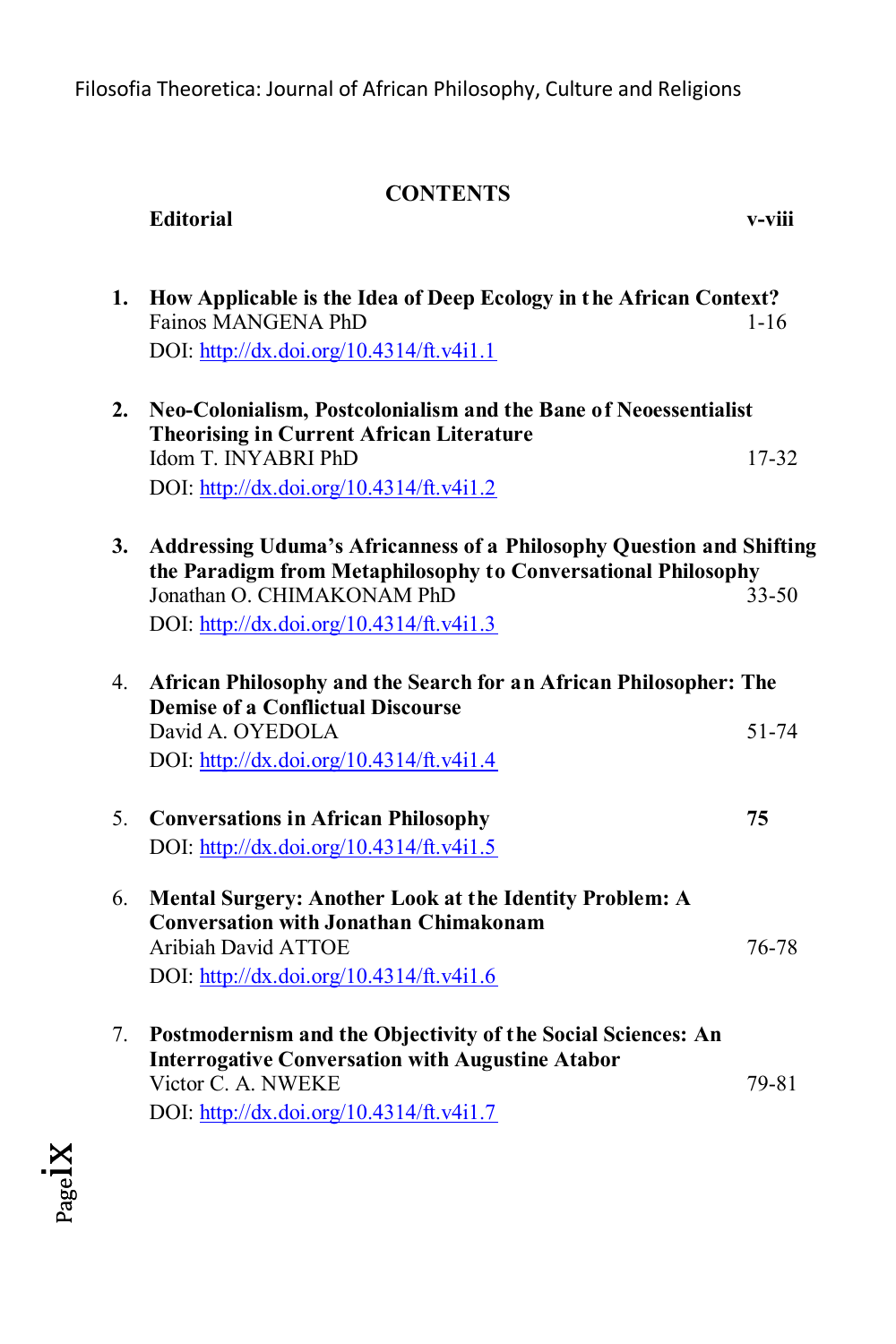| 8. | Finding a Place for Interrogatory Theory: A Critique of Chimakonam's<br>Patterns of Social Deconstruction, Reconstruction and the |       |
|----|-----------------------------------------------------------------------------------------------------------------------------------|-------|
|    | <b>Conversational Order in African Philosophy</b>                                                                                 |       |
|    | Segun T. SAMUEL                                                                                                                   | 82-84 |
|    | DOI: http://dx.doi.org/10.4314/ft.v4i1.8                                                                                          |       |
| 9  | <b>BOOK REVIEW:</b>                                                                                                               |       |
|    | <b>Conversational Philosophy in Practice</b>                                                                                      |       |
|    | Reviewer: Moses Ogah IREM                                                                                                         | 85-88 |

DOI: http://dx.doi.org/10.4314/ft.v4i1.9

 $_{\rm Page}$  ${\rm X}$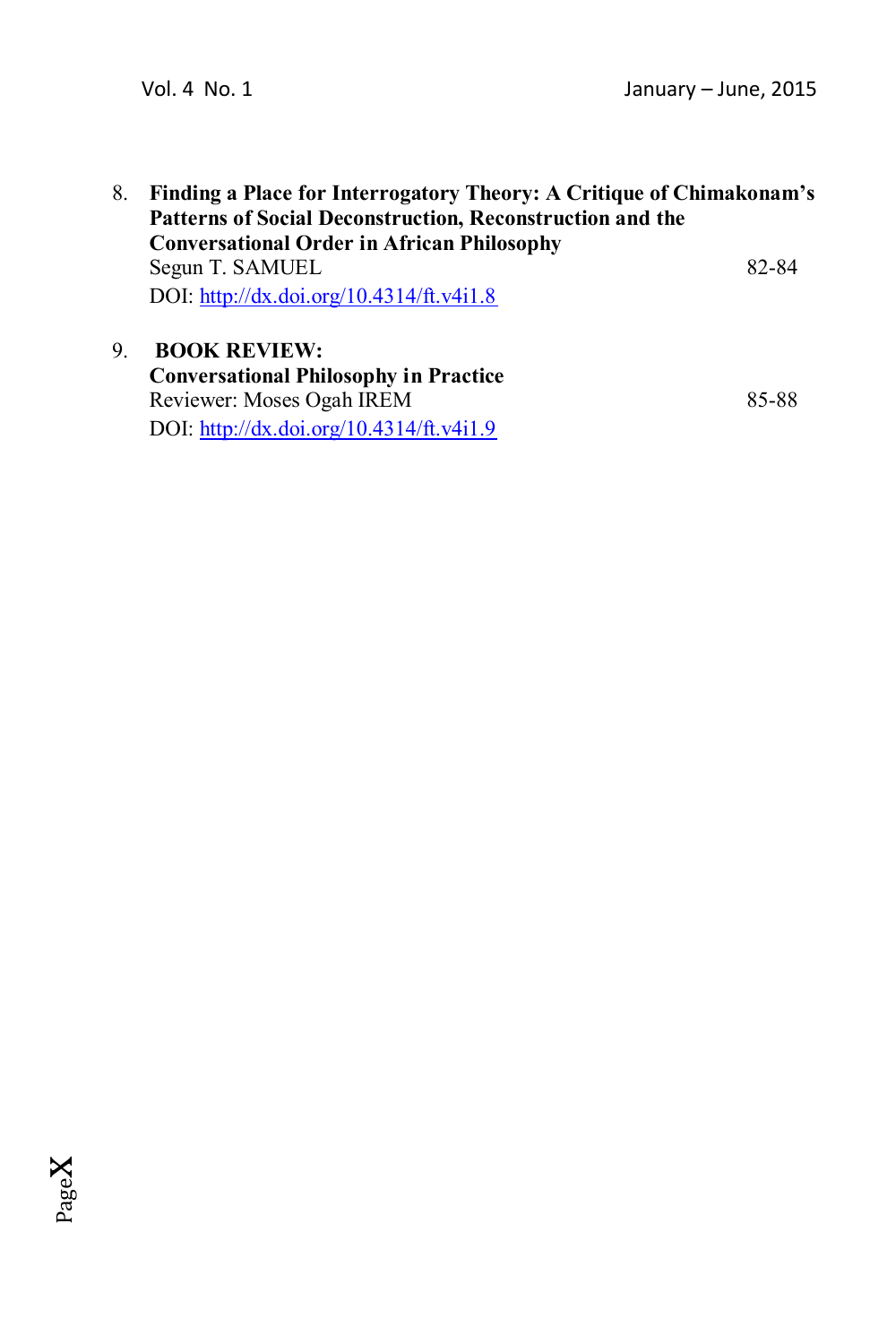